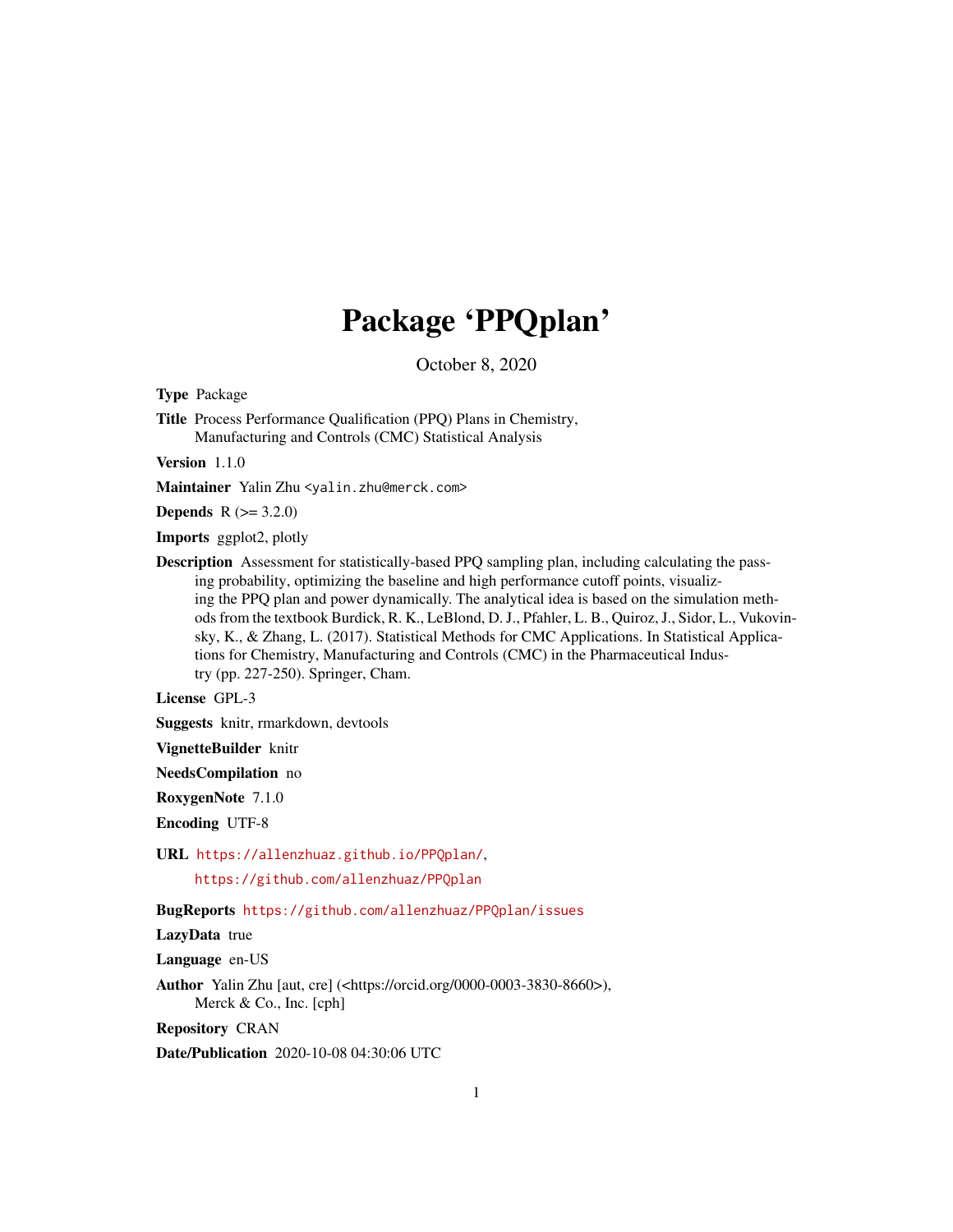# <span id="page-1-0"></span>R topics documented:

| Index |  |
|-------|--|
|       |  |
|       |  |
|       |  |
|       |  |
|       |  |
|       |  |
|       |  |
|       |  |
|       |  |
|       |  |
|       |  |
|       |  |
|       |  |
|       |  |

heatmap\_ly *A General Heatmap for Dynamically Assessing Power of the Sampling Plan Using a General Specification Limit.*

# Description

The function for dynamically plotting (ggplot) the heatmap to evaluate the sampling plan based on a general lower and/or upper specification limits.

# Usage

```
heatmap_ly(attr.name, attr.unit, Llim, Ulim, mu, sigma, n, test.point, dynamic)
```
# Arguments

| attr.name  | (optional) user-defined attribute name for sampling plan assessment              |
|------------|----------------------------------------------------------------------------------|
| attr.unit  | (optional) user-defined attribute unit                                           |
| Llim       | lower specification limit                                                        |
| Ulim       | upper specification limit                                                        |
| mu         | hypothetical mean of the attribute                                               |
| sigma      | hypothetical standard deviation of the attribute                                 |
| n          | sample size (number of locations) per batch                                      |
| test.point | (optional) actual process data points for testing whether the processes pass PPQ |
| dynamic    | logical; if TRUE, then convert the plain heatmap to dynamic graph using plotly.  |

# Value

A Plain or Dynamic Heatmap for Sampling Plan Assessment.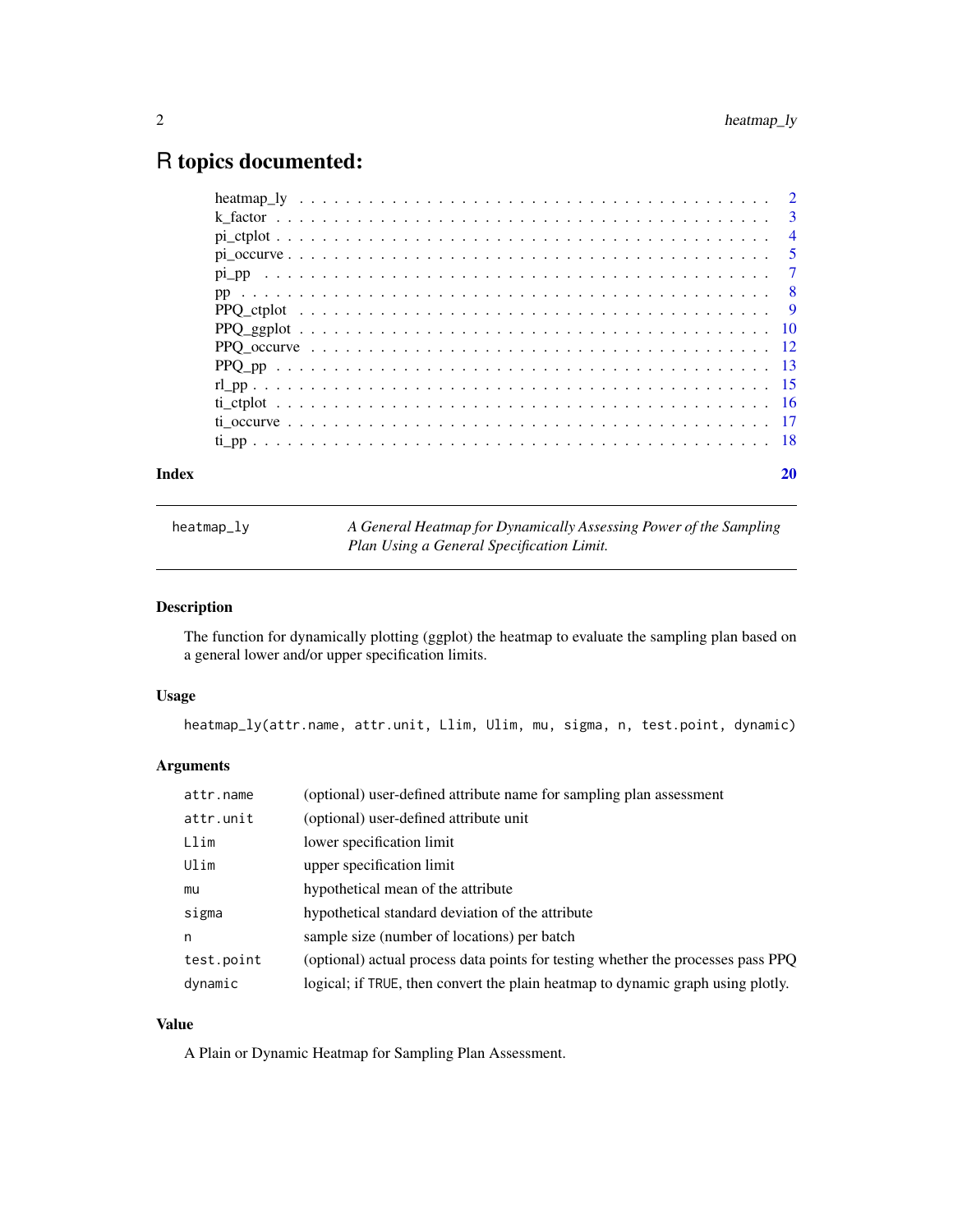#### <span id="page-2-0"></span>k\_factor 3

#### Author(s)

Yalin Zhu

#### References

Burdick, R. K., LeBlond, D. J., Pfahler, L. B., Quiroz, J., Sidor, L., Vukovinsky, K., & Zhang, L. (2017). Statistical Applications for Chemistry, Manufacturing and Controls (CMC) in the Pharmaceutical Industry. *Springer*.

#### See Also

pp and PPQ.occurve.

# Examples

```
## Not run:
heatmap_ly(attr.name = "Thickness", attr.unit = "%", Llim = -0.2, Ulim = 0.2,
mu = seq(-0.2, 0.2, 0.001), sigma = seq(0, 0.2, 0.001),test.point=data.frame(c(0.1,-0.05),c(0.15,0.05)), n=2, dynamic = T)
```
## End(Not run)

| k factor |
|----------|
|----------|

k\_factor *Estimating K-factors for Tolerance Intervals Based on Howe's Method*

#### Description

Estimates k-factors for tolerance intervals based on Howe's method with normality assumption.

# Usage

 $k_f = 1$   $k_f = 0.05$ ,  $P = 0.99$ , side = 1)

# Arguments

| n.    | Sample size                                                                                                             |
|-------|-------------------------------------------------------------------------------------------------------------------------|
| alpha | The level chosen such that (1-alpha) is the confidence level.                                                           |
| -P    | The proportion of the population to be covered by the tolerance interval.                                               |
| side  | Whether a 1-sided or 2-sided tolerance interval is required (determined by side<br>$= 1$ or side $= 2$ , respectively). |

# Value

The estimated k-factor for tolerance intervals assuming normality.

#### Note

This function is a simplified version of tolerance:: K. factor(), only considering Howe's method.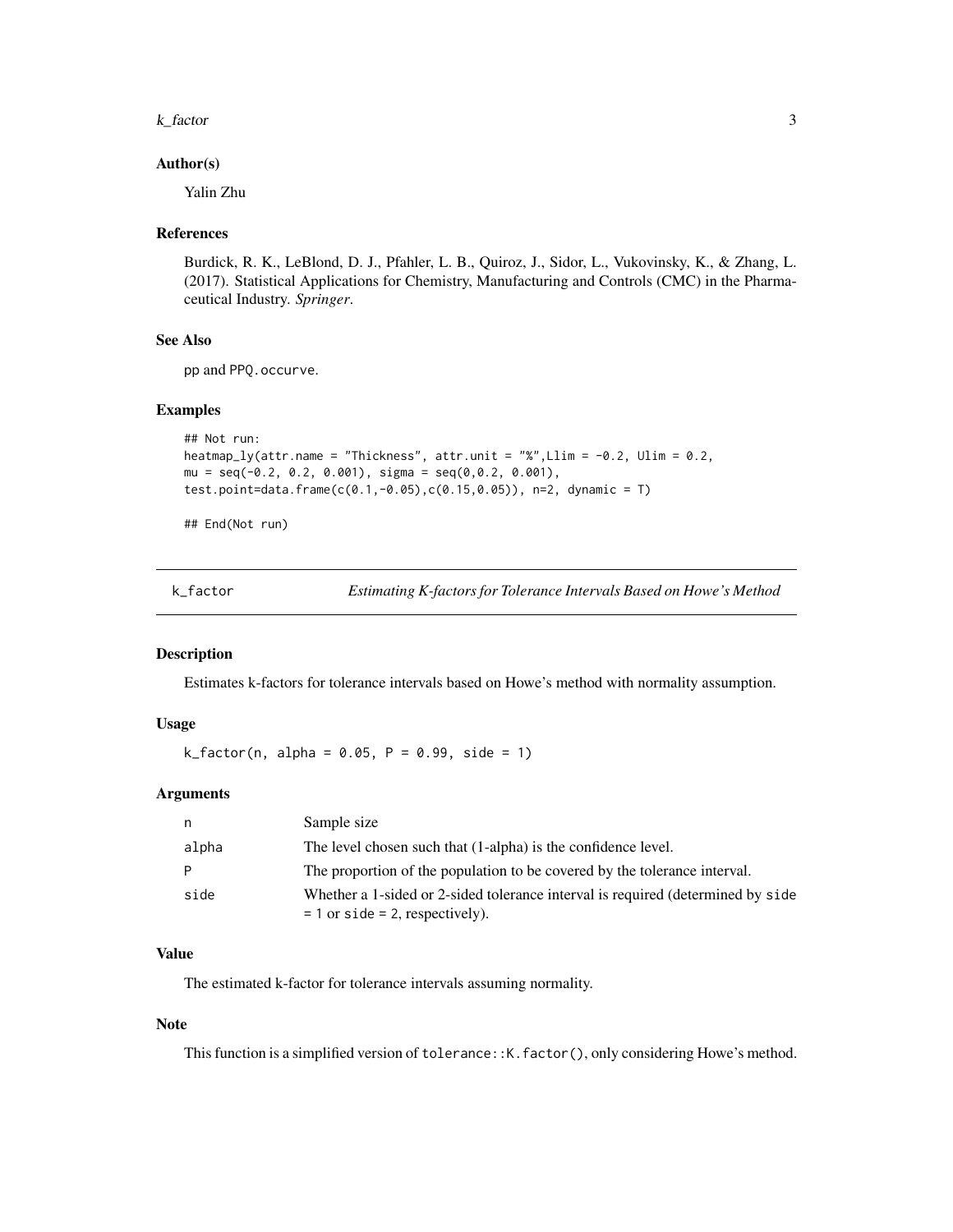# <span id="page-3-0"></span>See Also

ti\_pp

# Examples

 $k_factor(10, P = 0.95, side = 2)$ 

| pi_ctplot | Heatmap/Contour Plot for Assessing Power of the CQA PPQ Plan |
|-----------|--------------------------------------------------------------|
|           | Using Prediction Interval.                                   |

# Description

The function for plotting the heatmap to evaluate the PPQ plan based on the specification test, given lower and upper specification limits.

# Usage

pi\_ctplot(attr.name, attr.unit, Llim, Ulim, mu, sigma, n, n.batch, alpha, test.point)

# Arguments

| attr.name  | user-defined attribute name for PPQ assessment                                   |
|------------|----------------------------------------------------------------------------------|
| attr.unit  | user-defined attribute unit                                                      |
| Llim       | lower specification limit                                                        |
| Ulim       | upper specification limit                                                        |
| mu         | hypothetical mean of the attribute                                               |
| sigma      | hypothetical standard deviation of the attribute                                 |
| n          | sample size (number of locations) per batch                                      |
| n.batch    | number of batches for passing PPQ during validation                              |
| alpha      | significant level for constructing the prediction interval.                      |
| test.point | (optional) actual process data points for testing whether the processes pass PPQ |

# Value

Heatmap (or Contour Plot) for PPQ Assessment.

# Author(s)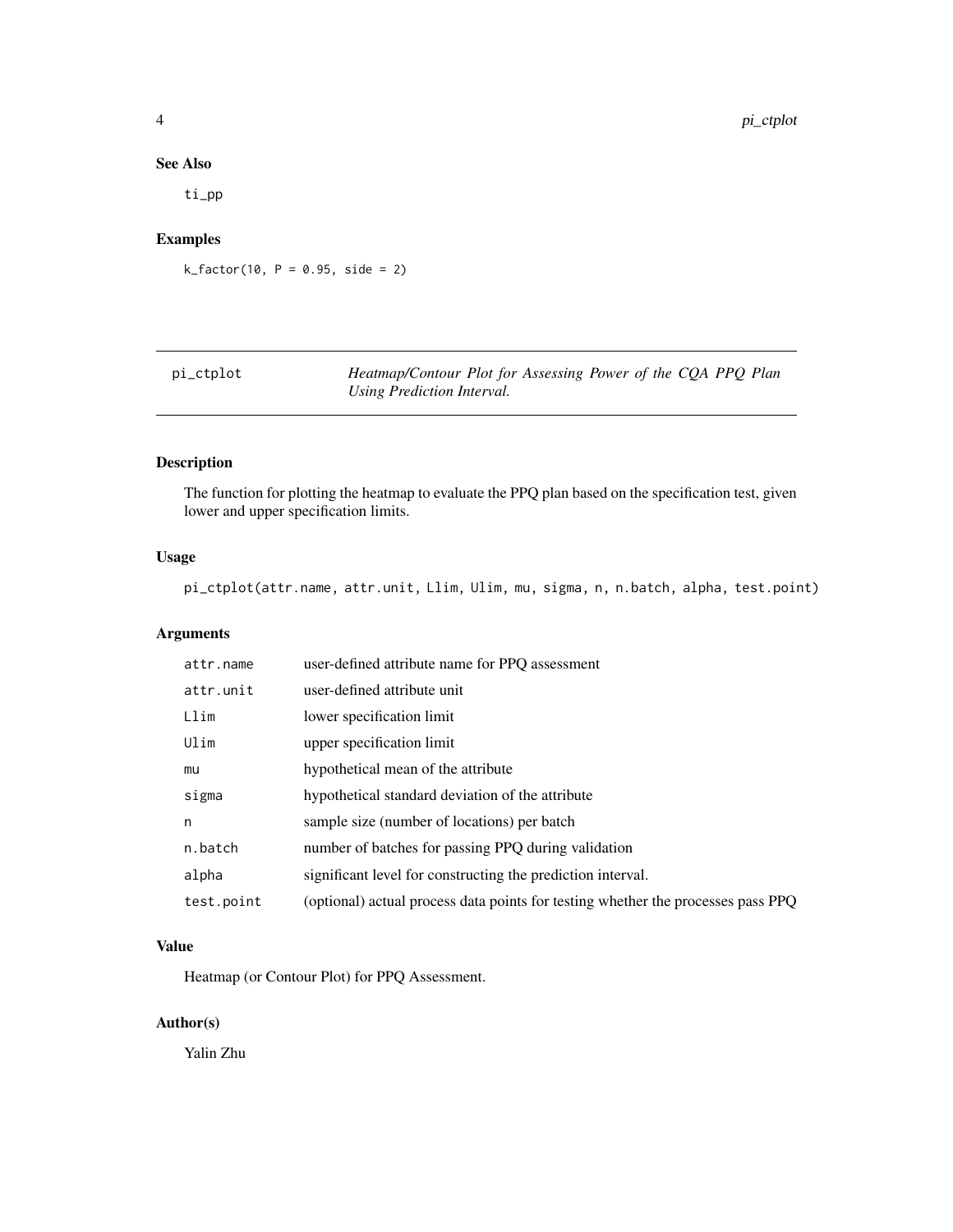# <span id="page-4-0"></span>pi\_occurve 5

#### References

Burdick, R. K., LeBlond, D. J., Pfahler, L. B., Quiroz, J., Sidor, L., Vukovinsky, K., & Zhang, L. (2017). Statistical Applications for Chemistry, Manufacturing and Controls (CMC) in the Pharmaceutical Industry. *Springer*.

#### See Also

pi\_pp and pi\_occurve.

#### Examples

```
## Not run:
## Example verifying simulation resutls in the textbook page 249
mu <- seq(95, 105, 0.1)
sigma \leq seq(0.2, 3.5, 0.1)
pi_ctplot(attr.name = "Composite Assay", attr.unit = "%LC",
mu = mu, sigma = sigma, Llim=95, Ulim=105)
mu <- seq(90, 110, 0.5)
pi_ctplot(attr.name = "Composite Assay", attr.unit = "%LC",
mu = mu, sigma = sigma, Llim=90, Ulim=110)
mu <- seq(95,105,0.1)
sigma \leq seq(0.1,2.5,0.1)
pi_ctplot(attr.name = "Sterile Concentration Assay", attr.unit = "%",
mu = mu, sigma = sigma, Llim=95, Ulim=105)
test <- data.frame(mean=c(97,98.3,102.5), sd=c(0.55, 1.5, 1.2))
pi_ctplot(attr.name = "Sterile Concentration Assay", attr.unit = "%", Llim=95, Ulim=105,
mu = mu, sigma = sigma, test.point=test)
## End(Not run)
```
pi\_occurve *Operating Characteristic (OC) Curves for the CQA PPQ Plan using Prediction Interval.*

#### Description

The function for plotting the OC curves and optimizing the baseline and high performance PPQ plans, given lower and upper specification limits.

#### Usage

pi\_occurve(attr.name, attr.unit, Llim, Ulim, mu, sigma, n, n.batch, alpha, add.reference)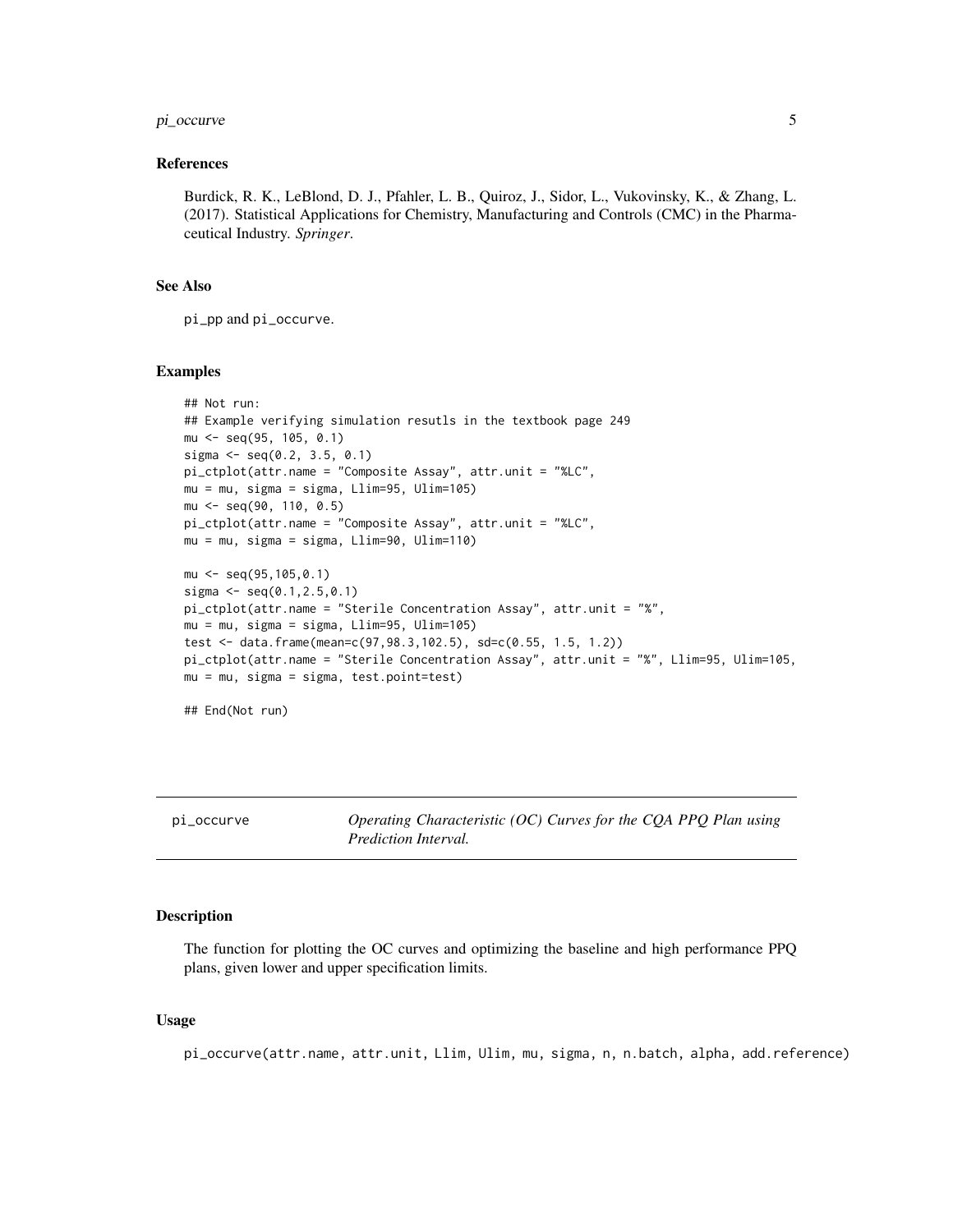#### Arguments

| attr.name     | user-defined attribute name                                                                    |
|---------------|------------------------------------------------------------------------------------------------|
| attr.unit     | user-defined attribute unit                                                                    |
| Llim          | lower specification limit                                                                      |
| Ulim          | upper specification limit                                                                      |
| mu            | hypothetical mean of the attribute                                                             |
| sigma         | hypothetical standard deviation of the attribute                                               |
| n             | sample size (number of locations) per batch                                                    |
| n.batch       | number of batches for passing PPQ during validation                                            |
| alpha         | significant level for constructing the prediction interval.                                    |
| add.reference | logical; if TRUE, then add reference OC curves (Baseline and High Performance)<br>in the plot. |

#### Value

OC curves for specification test and PPQ plan.

#### Author(s)

Yalin Zhu

# References

Burdick, R. K., LeBlond, D. J., Pfahler, L. B., Quiroz, J., Sidor, L., Vukovinsky, K., & Zhang, L. (2017). Statistical Applications for Chemistry, Manufacturing and Controls (CMC) in the Pharmaceutical Industry. *Springer*.

# See Also

pi\_pp and rl\_pp.

# Examples

```
## Not run:
pi_occurve(attr.name = "Total Protein", attr.unit = "mg/mL",
signa = seq(0.01, 1, 0.01))pi_occurve(attr.name = "Total Protein", attr.unit = "mg/mL",
sigma = seq(0.01,1,0.01), n.batch=3)
# Baseline curve
pi_occurve(attr.name = "Total Protein", attr.unit = "mg/mL",
sigma = seq(0.01, 1, 0.01), alpha = 0.1135434)
# High performance curve
pi_occurve(attr.name = "Total Protein", attr.unit = "mg/mL",
signa = seq(0.01, 1, 0.01), alpha = 0.0225518)
# 95% with reference curves
pi_occurve(attr.name = "Total Protein", attr.unit = "mg/mL",
```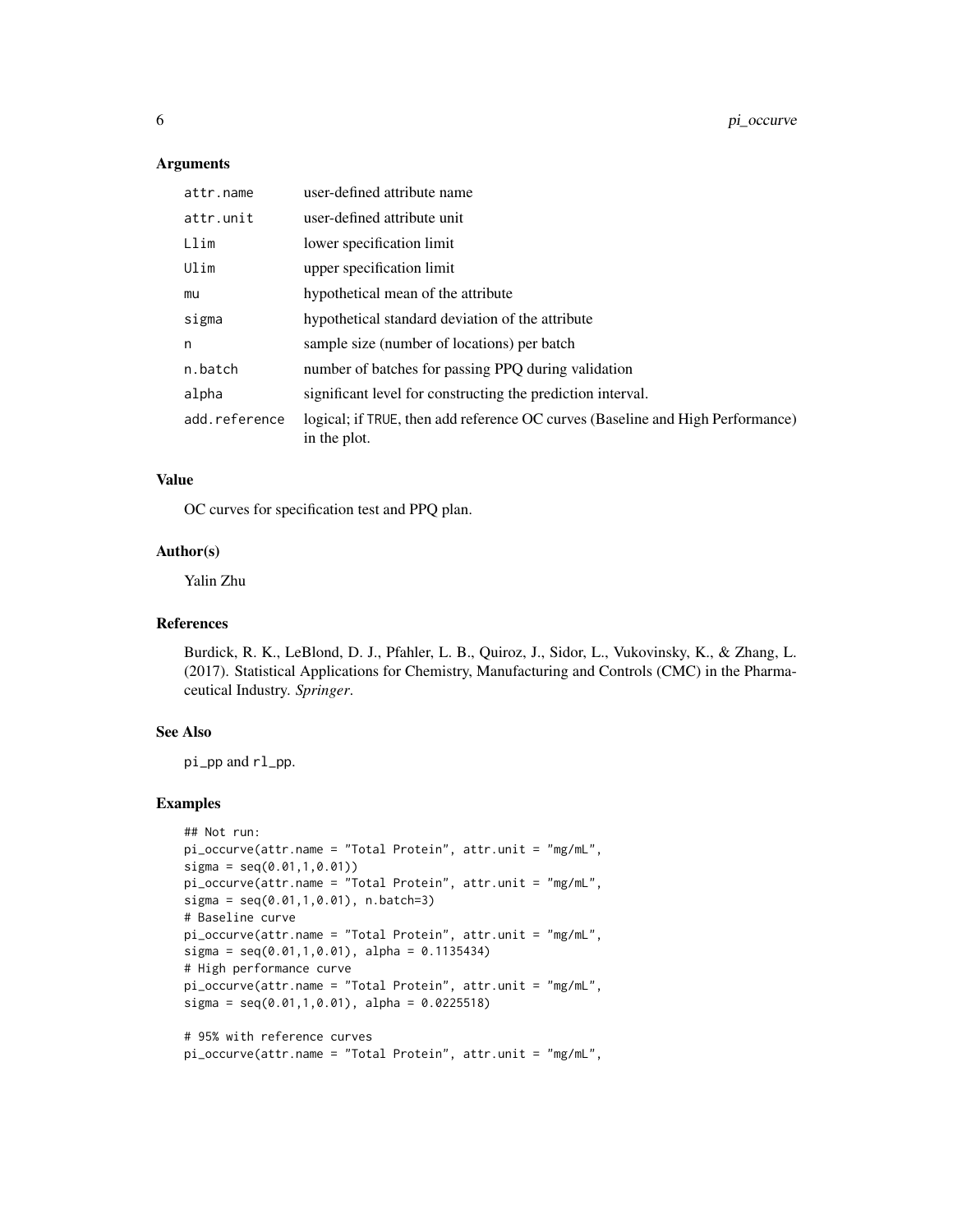#### <span id="page-6-0"></span>pi\_pp 7

```
signa = seq(0.01, 1, 0.01), add. reference = TRUE)
pi_occurve(attr.name = "Composite Assay", attr.unit = "%",
mu = 100, sigma = seq(0.1,6,0.1), Llim=95, Ulim=105, n.batch=1, add.reference=TRUE)
pi_occurve(attr.name = "Sterile Concentration Assay", attr.unit="%",
mu=97, sigma=seq(0.1, 10, 0.1), Llim=95, Ulim=105, n=10, add.reference=TRUE)
pi_occurve(attr.name = "Sterile Concentration Assay", attr.unit="%",
mu=100, sigma=seq(0.1, 10, 0.1), Llim=95, Ulim=105, n=10, add.reference=TRUE)
pi_occurve(attr.name = "Sterile Concentration Assay", attr.unit="%",
mu=seq(95,105,0.1), sigma=1, Llim=95, Ulim=105, n=10, add.reference=TRUE)
pi_occurve(attr.name = "Protein Concentration", attr.unit="%",
mu=seq(90, 110, 0.1), sigma=1.25, Llim=90, Ulim=110, add.reference=TRUE)
## End(Not run)
```
pi\_pp *Probability of Passing PPQ Test using Prediction Interval*

# Description

The function for calculating the probability of passing critical quality attributes (CQA) PPQ test .

#### Usage

pi\_pp(Llim, Ulim, mu, sigma, n, n.batch, alpha)

#### Arguments

| Llim    | lower specification limit                                   |
|---------|-------------------------------------------------------------|
| Ulim    | upper specification limit                                   |
| mu      | hypothetical mean of the attribute                          |
| sigma   | hypothetical standard deviation of the attribute            |
| n       | sample size (number of locations) per batch                 |
| n.batch | number of batches for passing PPQ during validation         |
| alpha   | significant level for constructing the prediction interval. |

#### Value

A numeric value of the passing/acceptance probability

# Author(s)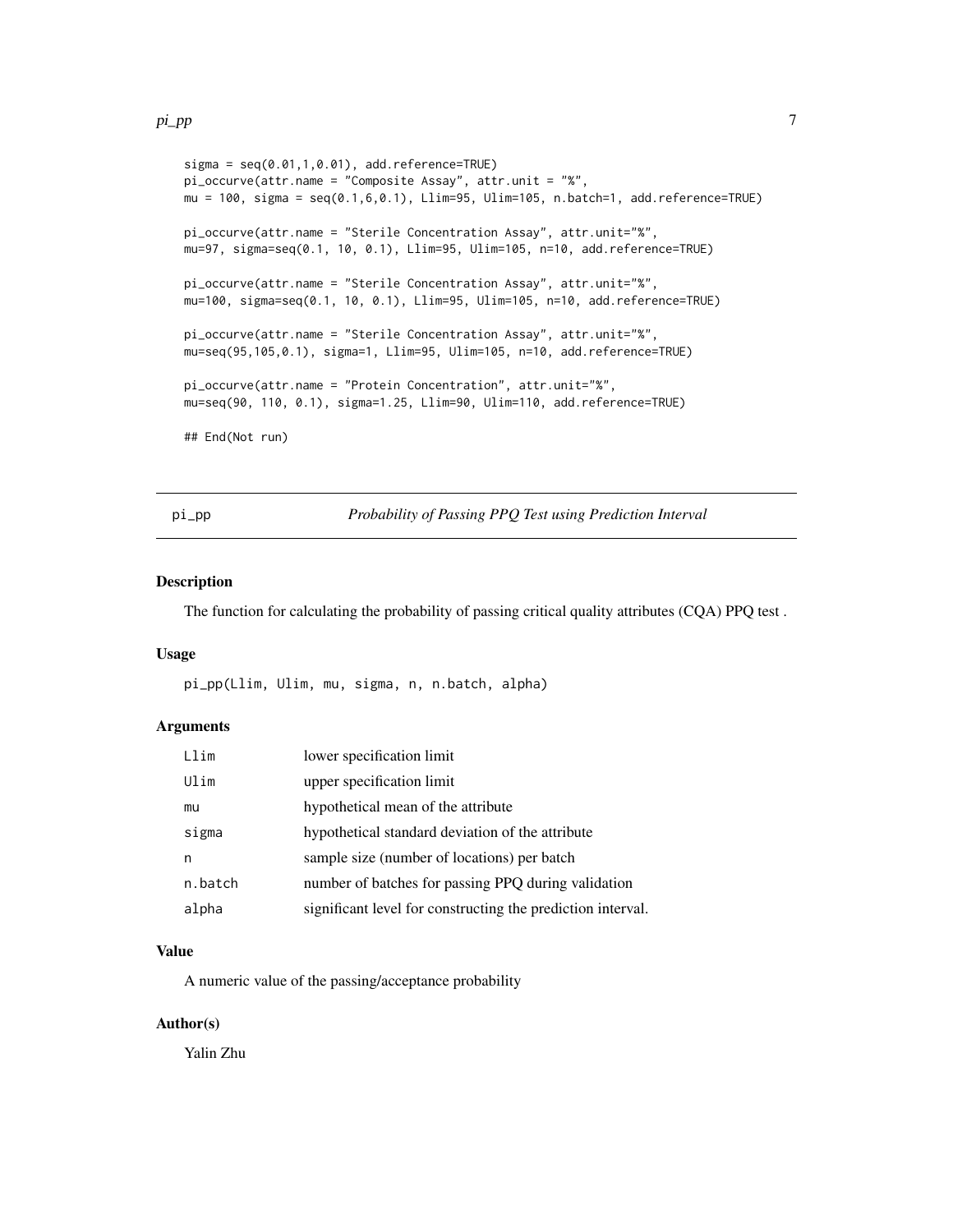# <span id="page-7-0"></span>References

Burdick, R. K., LeBlond, D. J., Pfahler, L. B., Quiroz, J., Sidor, L., Vukovinsky, K., & Zhang, L. (2017). Statistical Applications for Chemistry, Manufacturing and Controls (CMC) in the Pharmaceutical Industry. *Springer*.

#### See Also

rl\_pp.

#### Examples

```
## Not run:
pi_pp(sigma=0.5, mu=2.5, n=10, n.batch=1, Llim=1.5, Ulim=3.5, alpha=0.05)
sapply(X=c(0.1,0.5, 1,2,3,4,5,10), FUN = pi_pp, mu=97, n=10, Llim=95, Ulim=105,
n.batch=1, alpha=0.05)
sapply(X=c(0.1,0.5, 1,2,3,4,5,10), FUN = pi_pp, mu=100, n=10, Llim=95, Ulim=105,
n.batch=1, alpha=0.05)
```
## End(Not run)

| pp | Probability of Passing General Upper and/or Lower Specification |  |  |  |  |
|----|-----------------------------------------------------------------|--|--|--|--|
|    | Limit                                                           |  |  |  |  |

# Description

The function for calculating the probability of passing a general upper and/or lower boundary.

# Usage

pp(Llim, Ulim, mu, sigma, n)

#### Arguments

| Llim  | lower specification limit                        |
|-------|--------------------------------------------------|
| Ulim  | upper specification limit                        |
| mu    | hypothetical mean of the attribute               |
| sigma | hypothetical standard deviation of the attribute |
|       | sample size (number of locations)                |

# Value

A numeric value of the passing/acceptance probability

#### Author(s)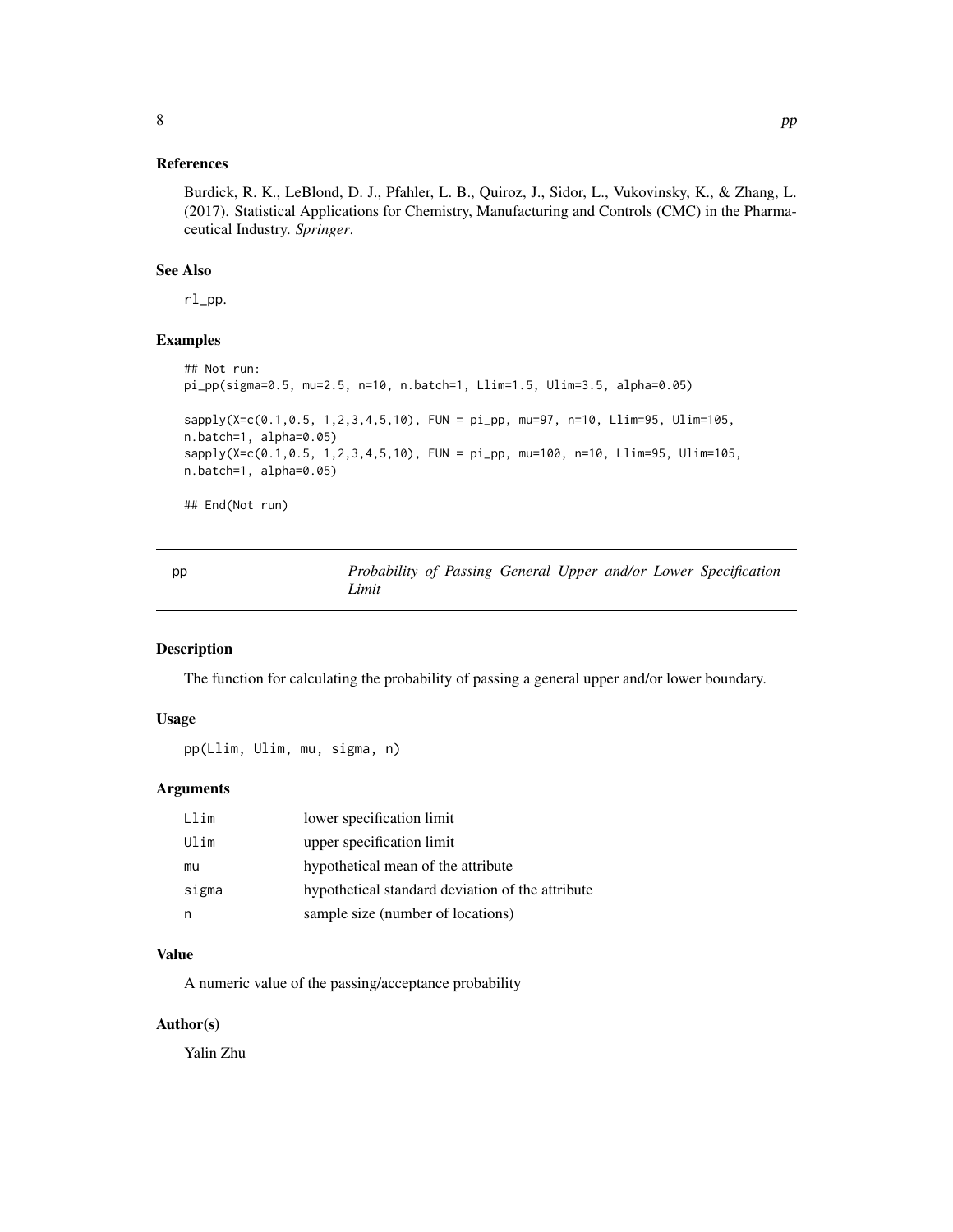# <span id="page-8-0"></span>PPQ\_ctplot 9

# See Also

rl\_pp and PPQ\_pp.

| PPQ_ctplot | Heatmap/Contour Plot for Assessing Power of the CQA PPQ Plan |  |  |  |  |
|------------|--------------------------------------------------------------|--|--|--|--|
|            | Using General Multiplier.                                    |  |  |  |  |

# Description

The function for plotting the heatmap to evaluate the PPQ plan based on the specification test, given lower and upper specification limits.

# Usage

```
PPQ_ctplot(attr.name, attr.unit, Llim, Ulim, mu, sigma, n, n.batch, k, test.point)
```
# Arguments

| attr.name  | (optional) user-defined attribute name for PPQ assessment                        |
|------------|----------------------------------------------------------------------------------|
| attr.unit  | (optional) user-defined attribute unit                                           |
| Llim       | lower specification limit                                                        |
| Ulim       | upper specification limit                                                        |
| mu         | hypothetical mean of the attribute                                               |
| sigma      | hypothetical standard deviation of the attribute                                 |
| n          | sample size (number of locations) per batch                                      |
| n.batch    | number of batches for passing PPQ during validation                              |
| k          | general multiplier for constructing the specific interval                        |
| test.point | (optional) actual process data points for testing whether the processes pass PPQ |

# Value

Heatmap (or Contour Plot) for PPQ Assessment.

# Author(s)

Yalin Zhu

# References

Burdick, R. K., LeBlond, D. J., Pfahler, L. B., Quiroz, J., Sidor, L., Vukovinsky, K., & Zhang, L. (2017). Statistical Applications for Chemistry, Manufacturing and Controls (CMC) in the Pharmaceutical Industry. *Springer*.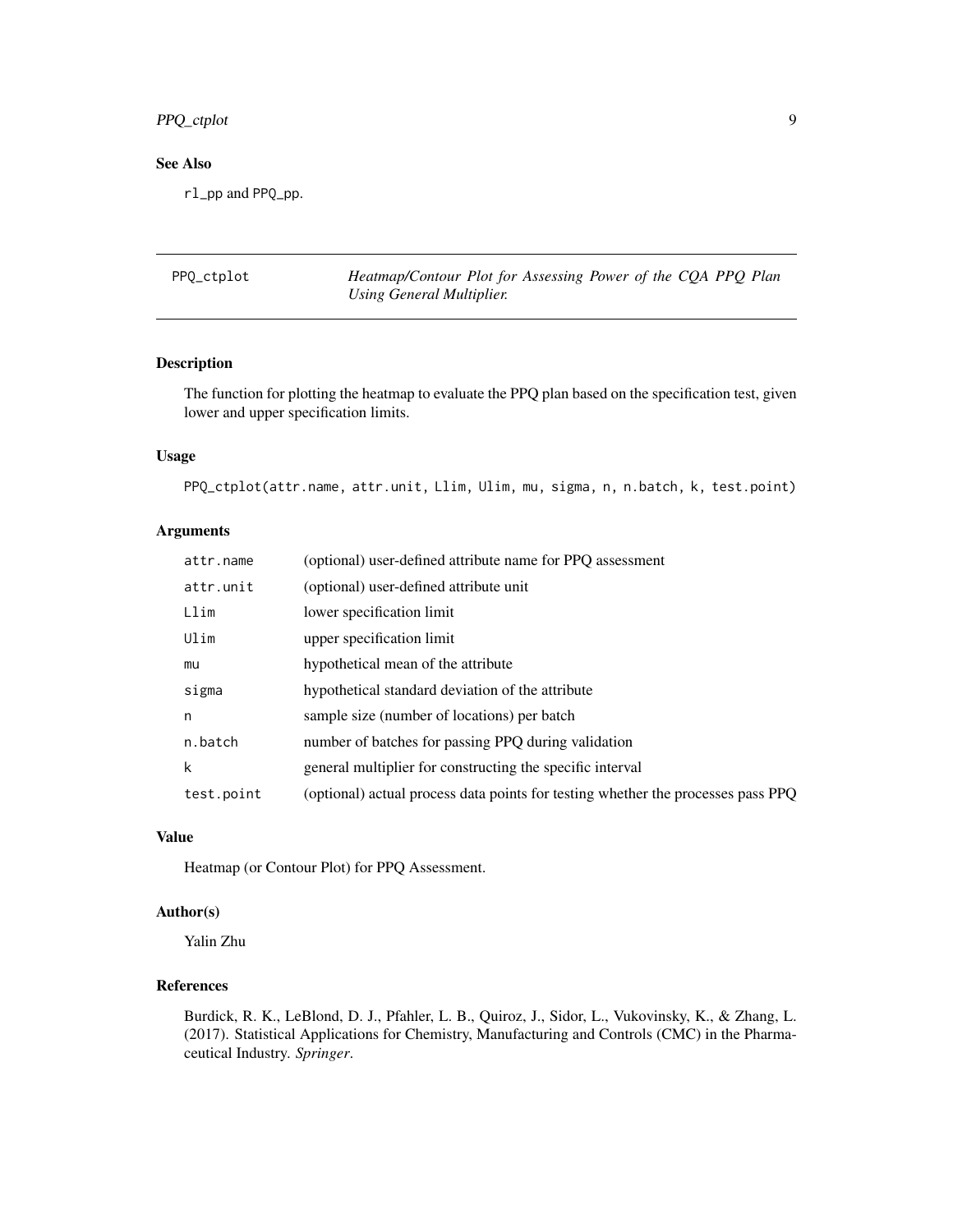#### See Also

PPQ\_pp and PPQ\_occurve.

#### Examples

```
## Not run:
mu <- seq(1.6,3.4,0.05)
sigma <- seq(0.05,0.8,0.01)
PPQ_ctplot(attr.name = "Total Protein", attr.unit = "mg/mL", Llim=1.5, Ulim=3.5,
mu = mu, sigma = sigma, k=2.373## Example verifying simulation resutls in the textbook page 249
mu <- seq(95, 105, 0.1)
sigma \leq seq(0.2, 5, 0.1)
PPQ_ctplot(attr.name = "Composite Assay", attr.unit = "%LC", Llim=95, Ulim=105,
mu = mu, sigma = sigma, k=2.373)
mu <- seq(90, 110, 0.5)
PPQ_ctplot(attr.name = "Composite Assay", attr.unit = "%LC", Llim=90, Ulim=110,
mu = mu, sigma = sigma, k=2.373)
mu <- seq(95,105,0.1)
sigma \leq seq(0.1,2.5,0.1)
PPQ_ctplot(attr.name = "Sterile Concentration Assay", attr.unit = "%", Llim=95, Ulim=105,
mu = mu, sigma = sigma, k=2.373)
test <- data.frame(mean=c(97,98.3,102.5), sd=c(0.55, 1.5, 1.2))
PPQ_ctplot(attr.name = "Sterile Concentration Assay", attr.unit = "%", Llim=95, Ulim=105,
mu = mu, sigma = sigma, k=2.373, test.point=test)
## End(Not run)
```
PPQ\_ggplot *Heatmap/Contour Plot for Dynamically Assessing Power of the CQA PPQ Plan Using General Multiplier.*

#### Description

The function for dynamically plotting (ggplot) the heatmap to evaluate the PPQ plan based on the specification test, given lower and upper specification limits.

#### Usage

```
PPQ_ggplot(attr.name, attr.unit, Llim, Ulim, mu, sigma, n, n.batch, k,
test.point, dynamic)
```
#### Arguments

| attr.name | (optional) user-defined attribute name for PPO assessment |
|-----------|-----------------------------------------------------------|
| attr.unit | (optional) user-defined attribute unit                    |

<span id="page-9-0"></span>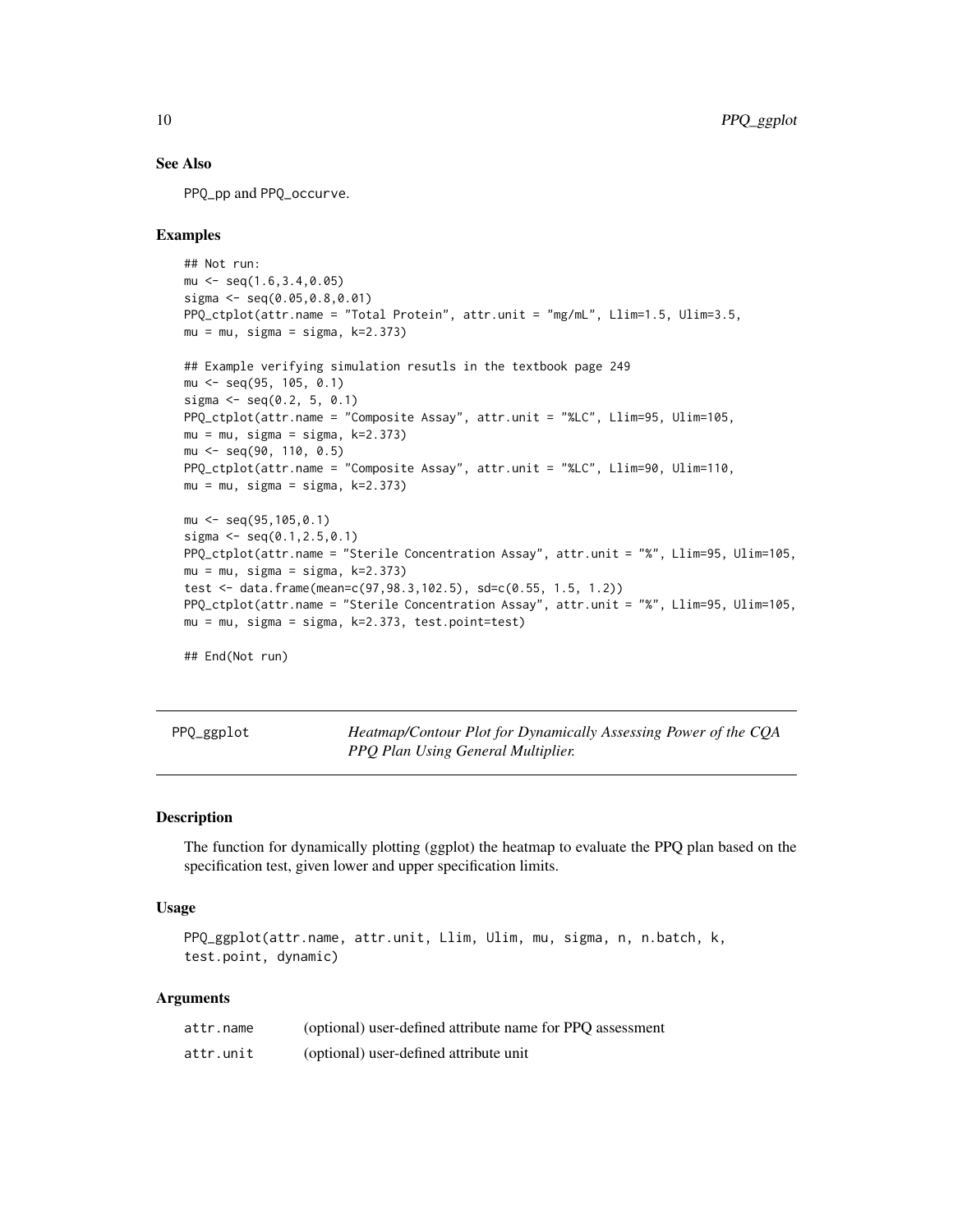# PPQ\_ggplot 11

| Llim       | lower specification limit                                                        |
|------------|----------------------------------------------------------------------------------|
| Ulim       | upper specification limit                                                        |
| mu         | hypothetical mean of the attribute                                               |
| sigma      | hypothetical standard deviation of the attribute                                 |
| n          | sample size (number of locations) per batch                                      |
| n.batch    | number of batches for passing PPQ during validation                              |
| k          | general multiplier for constructing the specific interval                        |
| test.point | (optional) actual process data points for testing whether the processes pass PPQ |
| dynamic    | logical; if TRUE, then convert the heatmap ggplot to dynamic graph using plotly. |

# Value

Dynamic Heatmap (or Contour Plot) for PPQ Assessment.

#### Author(s)

Yalin Zhu

# References

Burdick, R. K., LeBlond, D. J., Pfahler, L. B., Quiroz, J., Sidor, L., Vukovinsky, K., & Zhang, L. (2017). Statistical Applications for Chemistry, Manufacturing and Controls (CMC) in the Pharmaceutical Industry. *Springer*.

# See Also

PPQ\_pp and PPQ\_occurve.

# Examples

```
## Not run:
mu <- seq(95, 105, 0.1)
sigma <- seq(0.1,1.7,0.1)
PPQ_ggplot(attr.name = "Sterile Concentration Assay", attr.unit = "%", Llim=95, Ulim=105,
mu = mu, sigma = sigma, k=2.373, dynamic = FALSE)
test <- data.frame(mu=c(97,98.3,102.5), sd=c(0.55, 1.5, 0.2))
PPQ_ggplot(attr.name = "Sterile Concentration Assay", attr.unit = "%", Llim=95, Ulim=105,
mu = mu, sigma = sigma, k=2.373, test.point = test)
```
## End(Not run)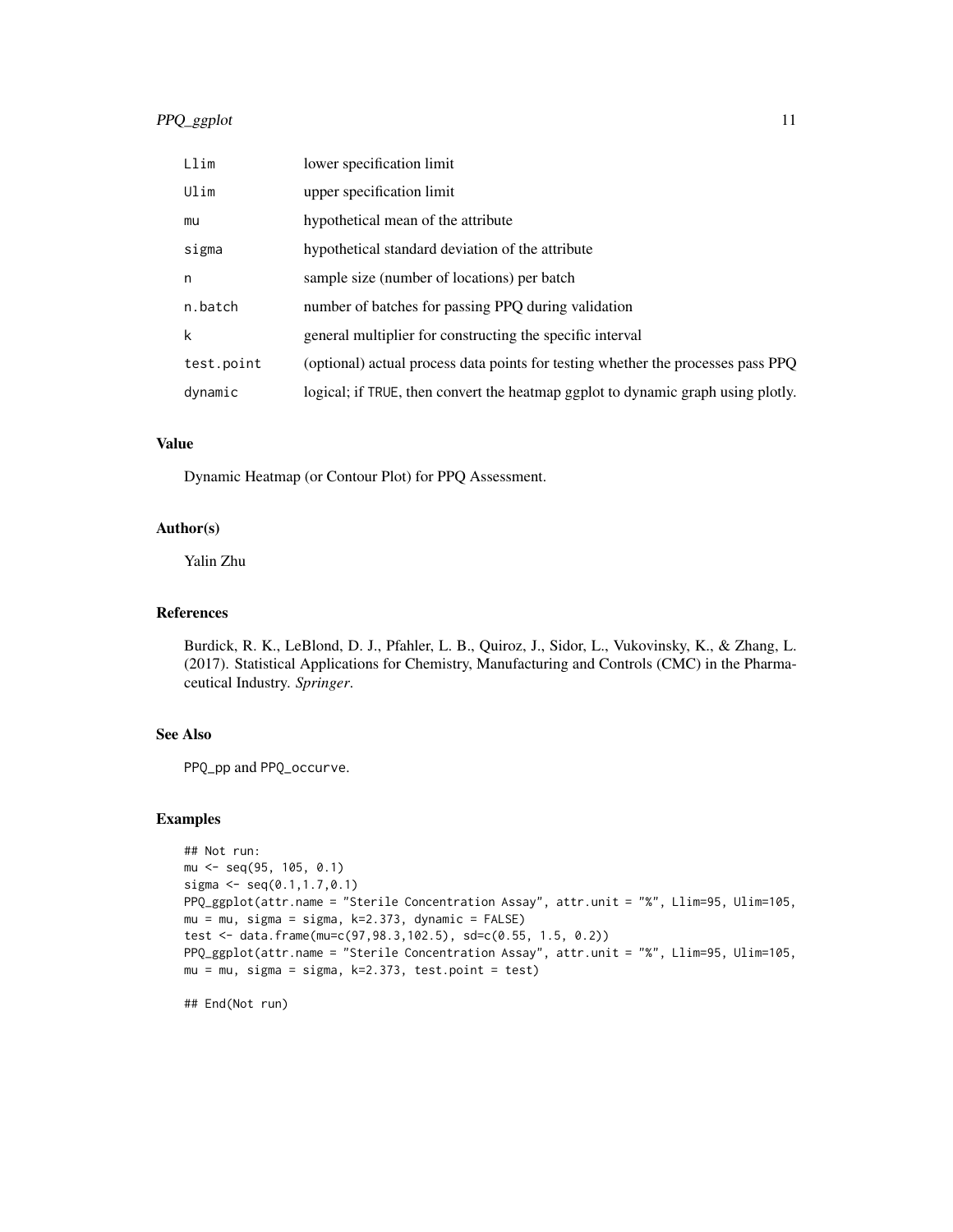<span id="page-11-0"></span>

# Description

The function for plotting the OC curve to show the PPQ plan, given lower and upper specification limits.

#### Usage

PPQ\_occurve(attr.name, attr.unit, Llim, Ulim, mu, sigma, n, n.batch, k, add.reference)

#### Arguments

| attr.name     | (optional) user-defined attribute name                                                         |
|---------------|------------------------------------------------------------------------------------------------|
| attr.unit     | (optional) user-defined attribute unit                                                         |
| Llim          | lower specification limit                                                                      |
| Ulim          | upper specification limit                                                                      |
| mu            | hypothetical mean of the attribute                                                             |
| sigma         | hypothetical standard deviation of the attribute                                               |
| n             | sample size (number of locations) per batch                                                    |
| n.batch       | number of batches for passing PPQ during validation                                            |
| k             | general multiplier for constructing the specific interval                                      |
| add.reference | logical; if TRUE, then add reference OC curves (Baseline and High Performance)<br>in the plot. |

# Value

OC curves for specification test and PPQ plan.

# Author(s)

Yalin Zhu Yalin Zhu

# References

Burdick, R. K., LeBlond, D. J., Pfahler, L. B., Quiroz, J., Sidor, L., Vukovinsky, K., & Zhang, L. (2017). Statistical Applications for Chemistry, Manufacturing and Controls (CMC) in the Pharmaceutical Industry. *Springer*.

# See Also

PPQ\_pp and rl\_pp.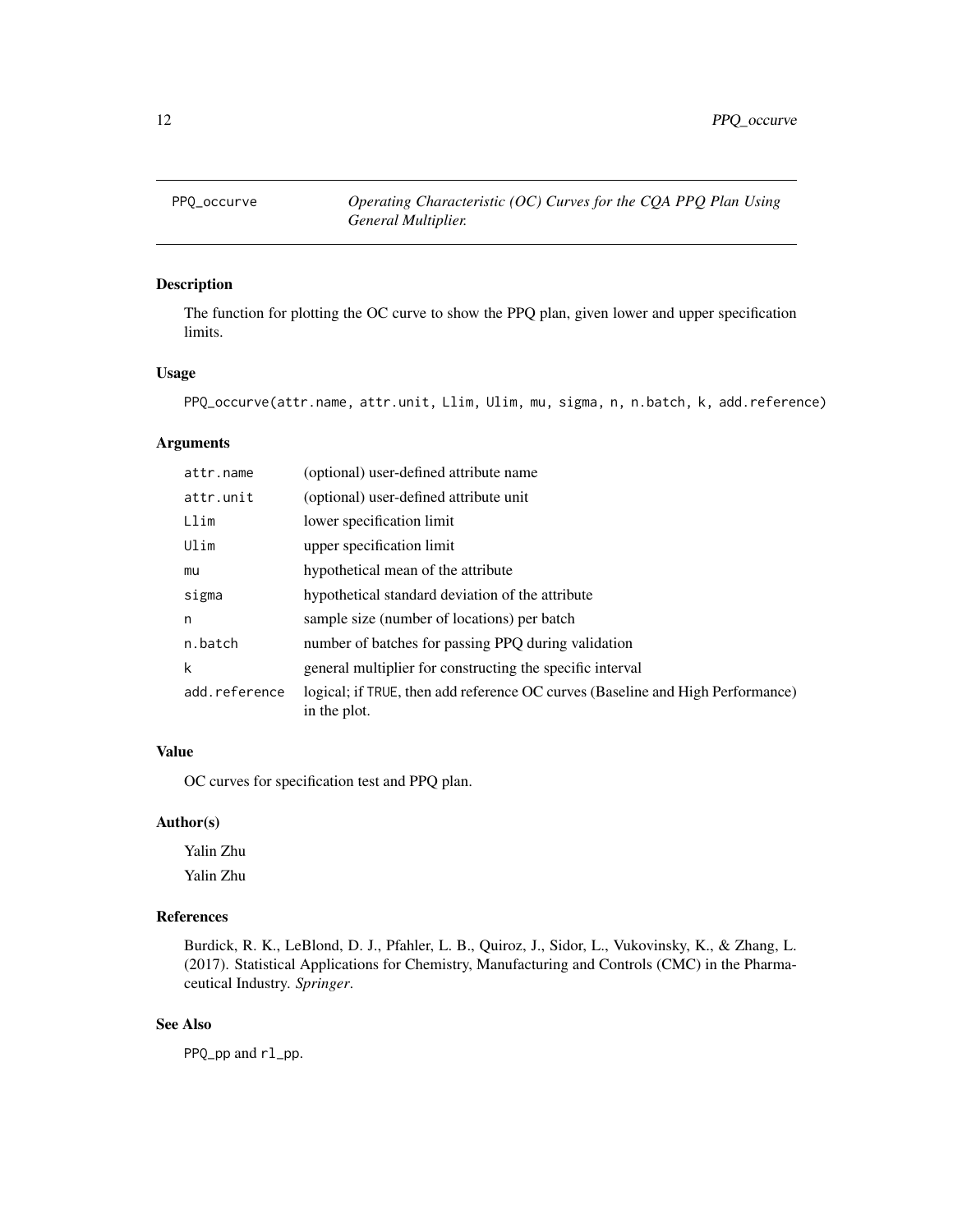#### <span id="page-12-0"></span> $PPQ$ \_pp  $\qquad \qquad$  13

#### Examples

```
## Not run:
PPQ_occurve(attr.name = "Sterile Concentration Assay", attr.unit="%", Llim=95, Ulim=105,
mu=97, sigma=seq(0.1, 10, 0.1), n=10, k=2.373, add.reference=TRUE)
PPQ_occurve(attr.name = "Sterile Concentration Assay", attr.unit="%", Llim=95, Ulim=105,
mu=100, sigma=seq(0.1, 10, 0.1), n=10, k=2.373, add.reference=TRUE)
PPQ_occurve(attr.name = "Sterile Concentration Assay", attr.unit="%", Llim=95, Ulim=105,
mu=seq(95,105,0.1), sigma=1, n=10, k=2.373)
PPQ_occurve(attr.name = "Sterile Concentration Assay", attr.unit="%", Llim=95, Ulim=105,
mu=seq(95,105,0.1), sigma=1, n=10, k=2.373, add.reference=TRUE)
PPQ_occurve(attr.name = "Protein Concentration", attr.unit="%", Llim=90, Ulim=110,
mu=seq(90, 110, 0.1), sigma=1.25, k=2.373)
## Only display referece curves, leave k as NULL by default
PPQ_occurve(attr.name = "Sterile Concentration Assay", attr.unit="%LC", Llim=95, Ulim=105,
mu=98, sigma=seq(0.1, 10, 0.1), n=10, add.reference=TRUE)
```
## End(Not run)

PPQ\_pp *Probability of Passing PPQ Test Using General Multiplier*

#### Description

The function for calculating the probability of passing critical quality attributes (CQA) PPQ test .

# Usage

PPQ\_pp(Llim, Ulim, mu, sigma, n, n.batch, k)

#### Arguments

| Llim    | lower specification limit                                 |
|---------|-----------------------------------------------------------|
| Ulim    | upper specification limit                                 |
| mu      | hypothetical mean of the attribute                        |
| sigma   | hypothetical standard deviation of the attribute          |
| n       | sample size (number of locations) per batch               |
| n.batch | number of batches for passing PPQ during validation       |
|         | general multiplier for constructing the specific interval |

# Value

A numeric value of the passing/acceptance probability

# Author(s)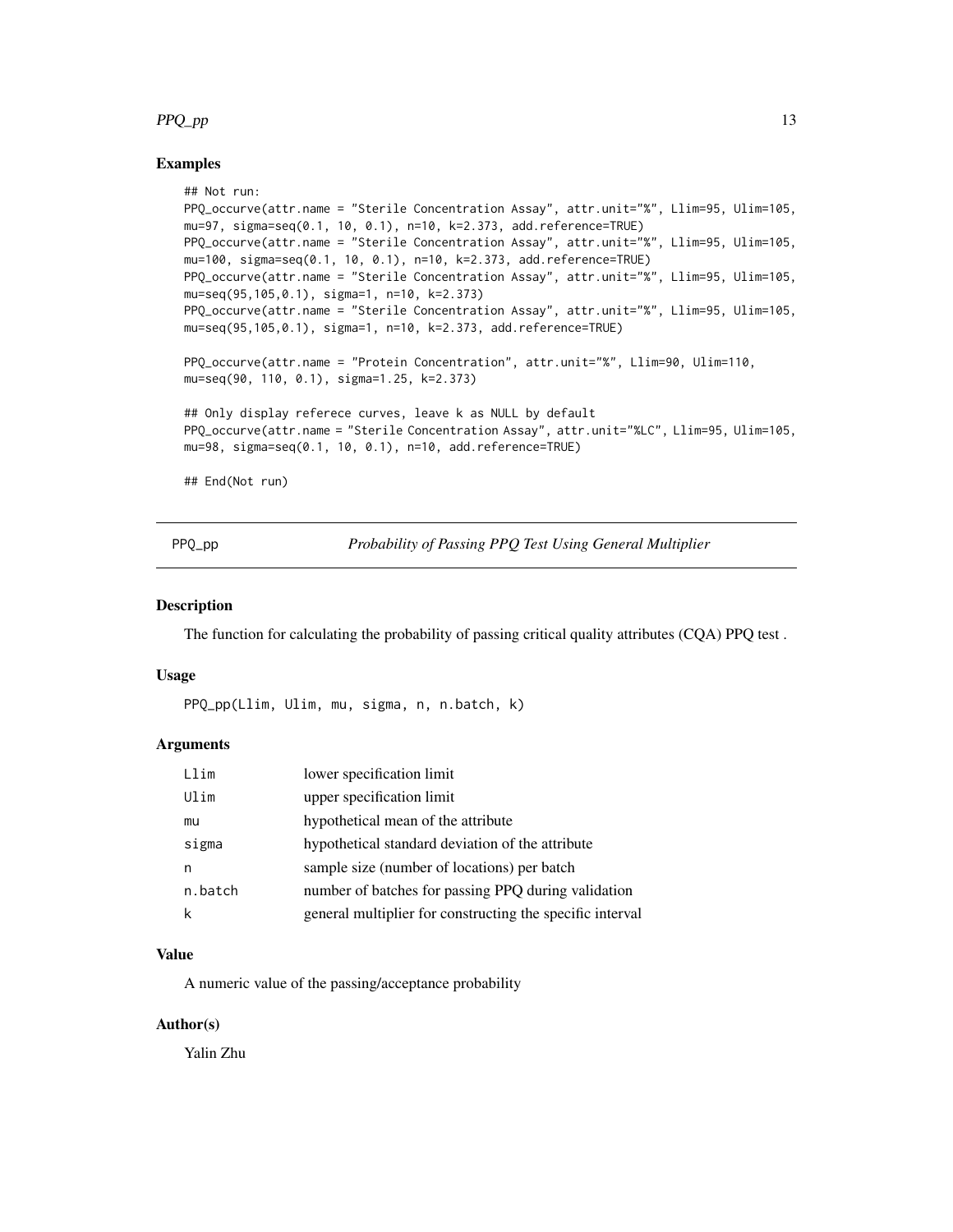#### References

Burdick, R. K., LeBlond, D. J., Pfahler, L. B., Quiroz, J., Sidor, L., Vukovinsky, K., & Zhang, L. (2017). Statistical Applications for Chemistry, Manufacturing and Controls (CMC) in the Pharmaceutical Industry. *Springer*.

#### See Also

rl\_pp.

#### Examples

```
## Not run:
PPQ_pp(Llim = 90, Ulim = 110, mu=105, sigma=1.5, n=10, k=3.1034)
# One-sided tolerance interval with k=0.753 (95/67.5 one-sided tolerance interval LTL)
PPQ_pp(sigma=0.03, mu=1.025, n=40, Llim=1, Ulim=Inf, k=0.753)
sapply(X=c(0.1, 0.5, 1, 2, 3, 4, 5, 10), FUN = PPO_pp, mu=97, n=10, Llim=95, Ulim=105, k=2.373)
sapply(X=seq(0.1,10,0.1), FUN = PPQ_pp, mu=97, n=10, Llim=95, Ulim=105, k=2.373)
sapply(X=c(0.1, 0.5, 1, 2, 3, 4, 5, 10), FUN = PPQpp, mu=100, n=10, Llim=95, Ulim=105, k=2.373)
sigma \leq seq(0.1, 4, 0.1)
pp1 <- sapply(X=sigma, FUN = PPQ_pp, mu=97, n=10, Llim=95, Ulim=105, k=2.373)
pp2 <- sapply(X=sigma, FUN = PPQ_pp, mu=98, n=10, Llim=95, Ulim=105, k=2.373)
pp3 <- sapply(X=sigma, FUN = PPQ_pp, mu=99, n=10, Llim=95, Ulim=105, k=2.373)
pp4 <- sapply(X=sigma, FUN = PPQ_pp, mu=100, n=10, Llim=95, Ulim=105, k=2.373)
plot(sigma, pp1, xlab="Standard Deviation", main="LSL=95, USL=105, k=2.373, n=10",
ylab="Probability of Passing", type="o", pch=1, col=1, lwd=1, ylim=c(0,1))
lines(sigma, pp2, type="o", pch=2, col=2)
lines(sigma, pp3, type="o", pch=3, col=3)
lines(sigma, pp4, type="o", pch=4, col=4)
legend("topright", legend=paste0(rep("mu=",4),c(97,98,99,100)), bg="white",
col=c(1,2,3,4), pch=c(1,2,3,4), lty=1, cex=0.8)mu <- seq(95, 105, 0.1)
pp5 <- sapply(X=mu, FUN = PPQ_pp, sigma=0.5, n=10, Llim=95, Ulim=105, k=2.373)
pp6 <- sapply(X=mu, FUN = PPQ_pp, sigma=1, n=10, Llim=95, Ulim=105, k=2.373)
pp7 <- sapply(X=mu, FUN = PPQ_pp, sigma=1.5, n=10, Llim=95, Ulim=105, k=2.373)
pp8 <- sapply(X=mu, FUN = PPQ_pp, sigma=2, n=10, Llim=95, Ulim=105, k=2.373)
pp9 <- sapply(X=mu, FUN = PPQ_pp, sigma=2.5, n=10, Llim=95, Ulim=105, k=2.373)
plot(mu, pp5, xlab="Mean Value", main="LSL=95, USL=105, k=2.373, n=10",
ylab="Probability of Passing", type="o", pch=1, col=1, lwd=1, ylim=c(0,1))
lines(mu, pp6, type="o", pch=2, col=2)
lines(mu, pp7, type="o", pch=3, col=3)
lines(mu, pp8, type="o", pch=4, col=4)
lines(mu, pp9, type="o", pch=5, col=5)
legend("topright", legend=paste0(rep("sigma=",5),seq(0.5,2.5,0.5)), bg="white",
col=c(1,2,3,4,5), pchec(1,2,3,4,5), lty=1, cex=0.8)
```
## End(Not run)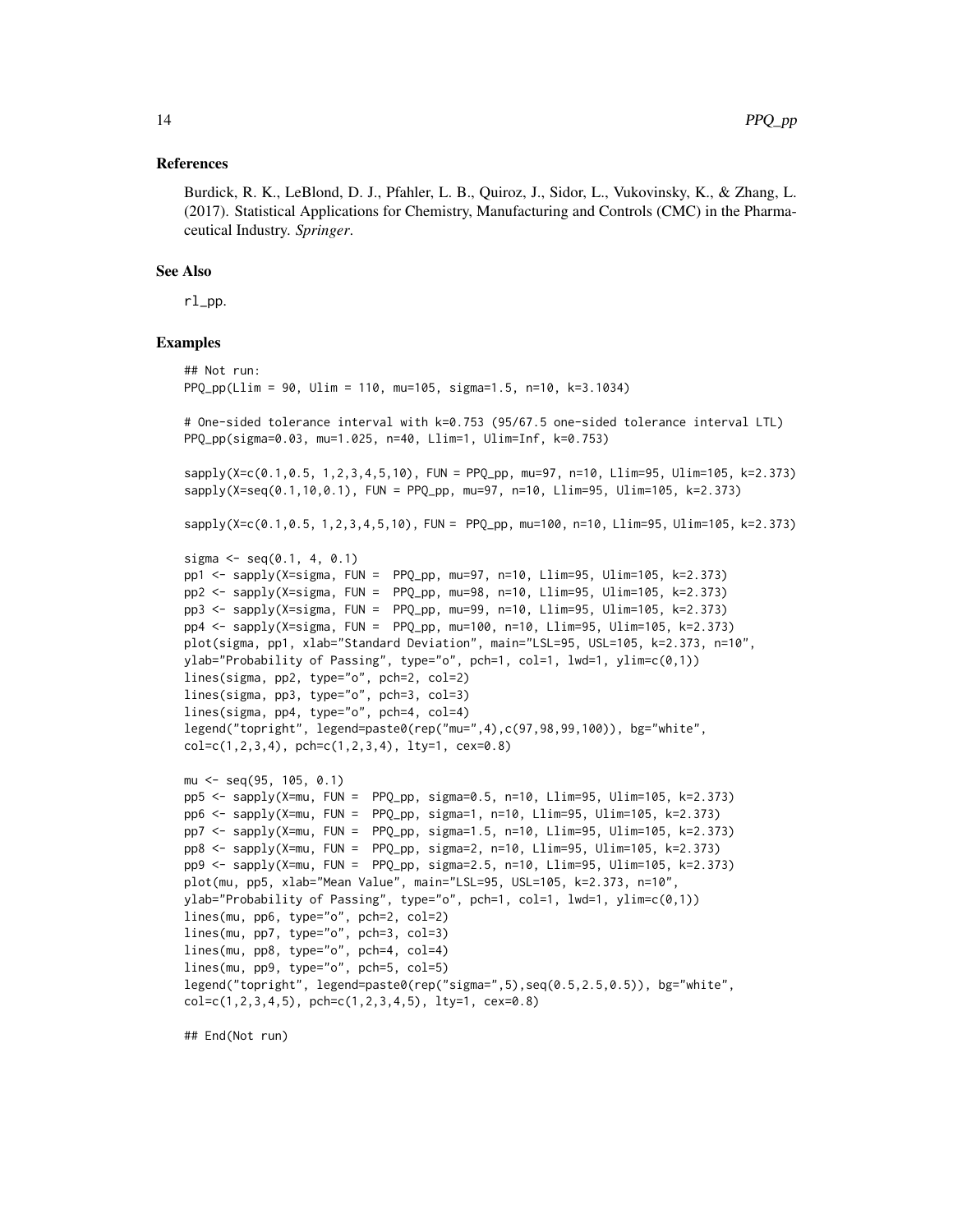<span id="page-14-0"></span>

# Description

The function for calculating the probability of passing critical quality attributes (CQA) specification test .

# Usage

```
rl_pp(Llim, Ulim, mu, sigma, NV)
```
# Arguments

| Llim      | lower specification limit                        |
|-----------|--------------------------------------------------|
| Ulim      | upper specification limit                        |
| mu        | hypothetical mean of the attribute               |
| sigma     | hypothetical standard deviation of the attribute |
| <b>NV</b> | nominal volume for the specification test.       |

# Value

A numeric value of the passing/acceptance probability

# Author(s)

Yalin Zhu

# References

Burdick, R. K., LeBlond, D. J., Pfahler, L. B., Quiroz, J., Sidor, L., Vukovinsky, K., & Zhang, L. (2017). Statistical Applications for Chemistry, Manufacturing and Controls (CMC) in the Pharmaceutical Industry. *Springer*.

# See Also

PPQ\_pp, pi\_pp and ti\_pp.

# Examples

rl\_pp(Llim=1.5, Ulim=3.5, mu=2.5, sigma=0.8)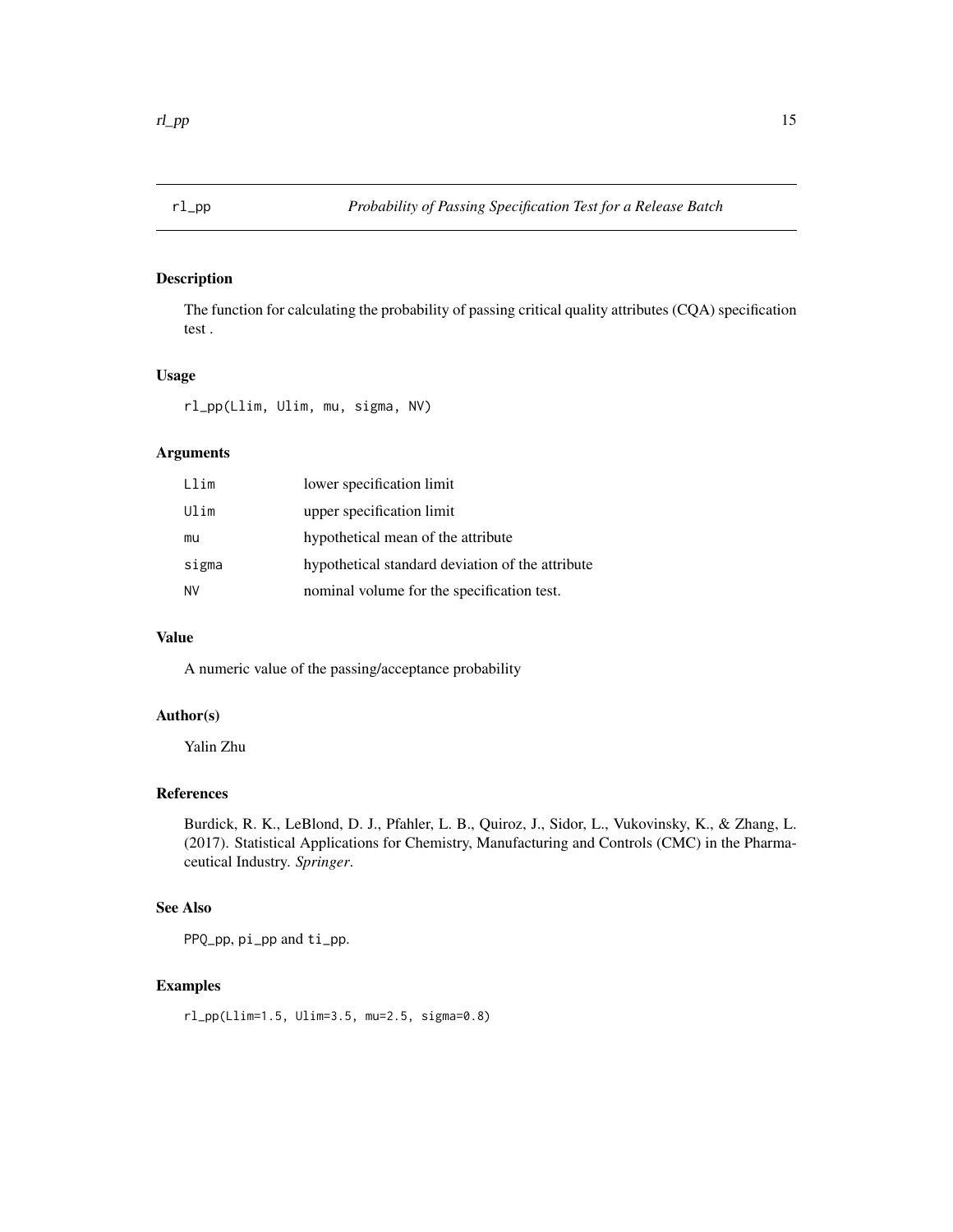<span id="page-15-0"></span>

# Description

The function for plotting the heatmap to evaluate the PPQ plan based on the specification test, given lower and upper specification limits.

## Usage

```
ti_ctplot(attr.name, attr.unit, Llim, Ulim, mu, sigma, n, n.batch,
alpha, coverprob, side, test.point)
```
# Arguments

| attr.name  | user-defined attribute name for PPQ assessment                                                                          |
|------------|-------------------------------------------------------------------------------------------------------------------------|
| attr.unit  | user-defined attribute unit                                                                                             |
| Llim       | lower specification limit                                                                                               |
| Ulim       | upper specification limit                                                                                               |
| mu         | hypothetical mean of the attribute                                                                                      |
| sigma      | hypothetical standard deviation of the attribute                                                                        |
| n          | sample size (number of locations) per batch                                                                             |
| n.batch    | number of batches for passing PPQ during validation                                                                     |
| alpha      | significant level for constructing the tolerance interval.                                                              |
| coverprob  | coverage probability for constructing the tolerance interval                                                            |
| side       | whether a 1-sided or 2-sided tolerance interval is required (determined by side<br>$= 1$ or side $= 2$ , respectively). |
| test.point | (optional) actual process data points for testing whether the processes pass PPQ                                        |

# Value

Heatmap (or Contour Plot) for PPQ Assessment.

# Author(s)

Yalin Zhu

# References

Burdick, R. K., LeBlond, D. J., Pfahler, L. B., Quiroz, J., Sidor, L., Vukovinsky, K., & Zhang, L. (2017). Statistical Applications for Chemistry, Manufacturing and Controls (CMC) in the Pharmaceutical Industry. *Springer*.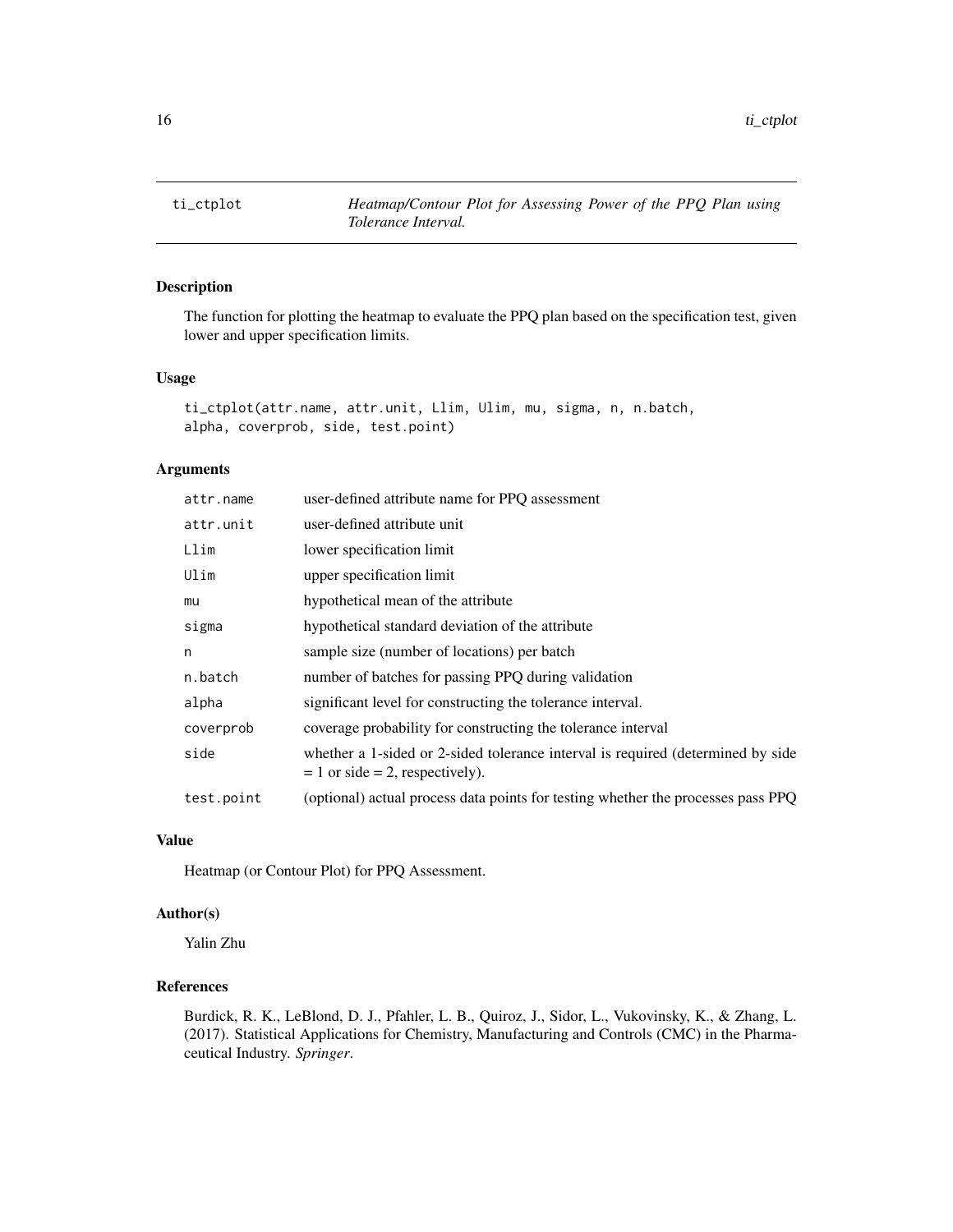# <span id="page-16-0"></span>ti\_occurve 17

# See Also

ti\_pp and ti\_occurve.

#### Examples

```
## Not run:
mu \leftarrow seq(95, 105, 0.1)sigma \leq seq(0.1,2.5,0.1)
ti_ctplot(attr.name = "Sterile Concentration Assay", attr.unit = "%",
mu = mu, sigma = sigma, Llim=95, Ulim=105)
ti_ctplot(attr.name = "Extractable Volume", attr.unit = "% of NV=1mL",
Llim = 100, Ulim = Inf, mu=seq(100, 110, 0.5), sigma=seq(0.2, 15 ,0.5), n=40,
alpha = 0.05, coverprob = 0.675, side=1)
## End(Not run)
```
ti\_occurve *Operating Characteristic (OC) Curves for the PPQ Plan using Tolerance Interval.*

# Description

The function for plotting the OC curve to show the PPQ plan based on the specification test, given lower and upper specification limits.

# Usage

```
ti_occurve(attr.name, attr.unit, Llim, Ulim, mu, sigma, n, n.batch, alpha,
coverprob, side, add.reference, NV)
```
# Arguments

| attr.name | user-defined attribute name                                                                                             |
|-----------|-------------------------------------------------------------------------------------------------------------------------|
| attr.unit | user-defined attribute unit                                                                                             |
| Llim      | lower specification limit                                                                                               |
| Ulim      | upper specification limit                                                                                               |
| mu        | hypothetical mean of the attribute                                                                                      |
| sigma     | hypothetical standard deviation of the attribute                                                                        |
| n         | sample size (number of locations) per batch                                                                             |
| n.batch   | number of batches for passing PPQ during validation                                                                     |
| alpha     | significant level for constructing the tolerance interval.                                                              |
| coverprob | coverage probability for constructing the tolerance interval                                                            |
| side      | whether a 1-sided or 2-sided tolerance interval is required (determined by side<br>$= 1$ or side $= 2$ , respectively). |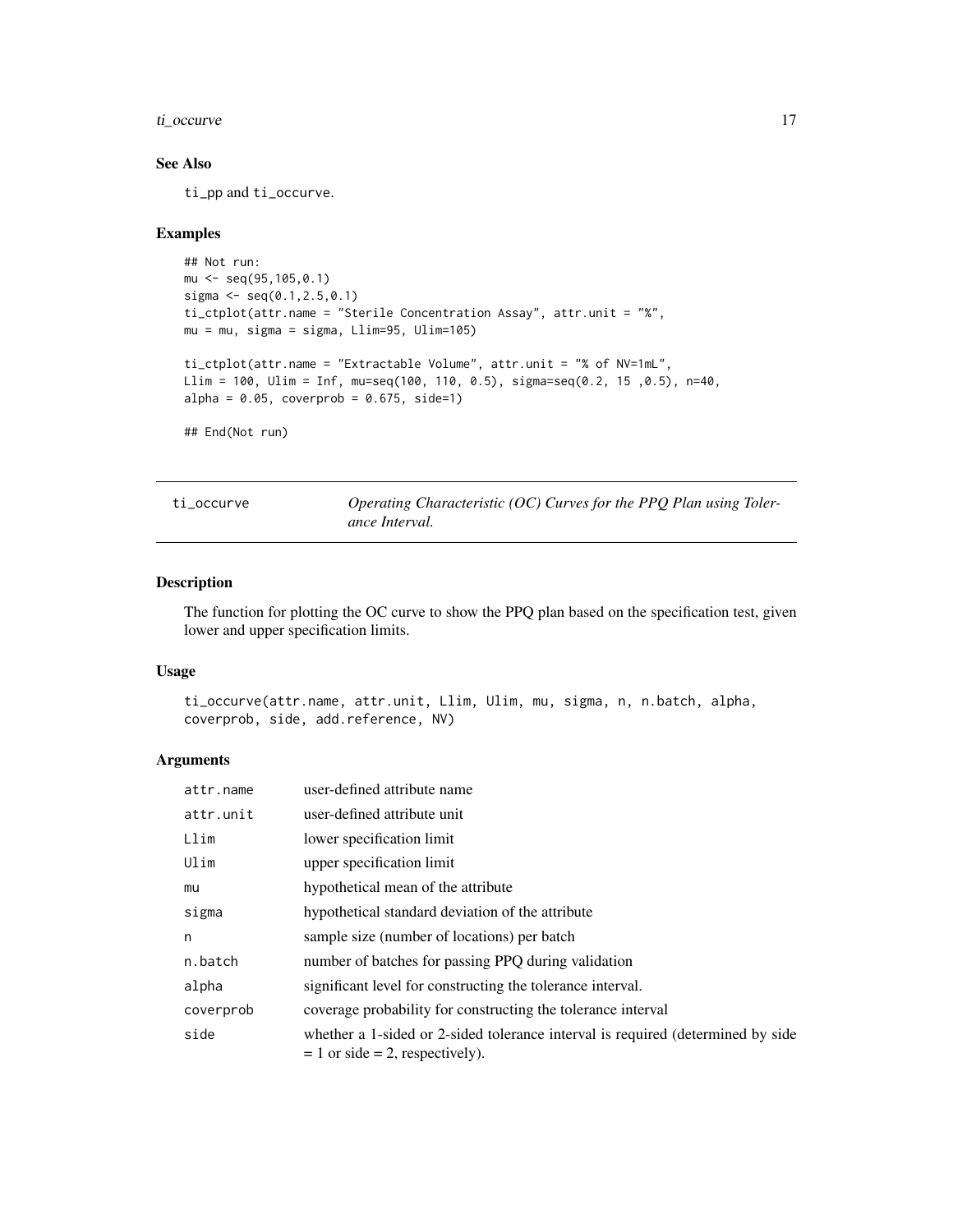<span id="page-17-0"></span>

|    | add, reference logical; if TRUE, then add reference OC curves (Baseline and High Performance)<br>in the plot. |
|----|---------------------------------------------------------------------------------------------------------------|
| NV | nominal volume for the specification test.                                                                    |

#### Value

OC curves for specification test and PPQ plan.

#### Author(s)

Yalin Zhu

#### References

Burdick, R. K., LeBlond, D. J., Pfahler, L. B., Quiroz, J., Sidor, L., Vukovinsky, K., & Zhang, L. (2017). Statistical Applications for Chemistry, Manufacturing and Controls (CMC) in the Pharmaceutical Industry. *Springer*.

#### See Also

ti\_pp and rl\_pp.

#### Examples

```
## Not run:
ti_occurve(attr.name = "Sterile Concentration Assay", attr.unit="%",
mu=97, sigma=seq(0.1, 10, 0.1), Llim=95, Ulim=105, n=10, add.reference=TRUE)
ti_occurve(attr.name = "Sterile Concentration Assay", attr.unit="%",
mu=100, sigma=seq(0.1, 10, 0.1), Llim=95, Ulim=105, n=10, add.reference=TRUE)
ti_occurve(attr.name = "Extractable Volume", attr.unit = "% of NV=3mL",
Llim = 100, Ulim = Inf, mu=102.5, sigma=seq(0.2, 6 ,0.05), n=40,
alpha = 0.05, coverprob = 0.97, side=1, NV=3)
ti_occurve(attr.name = "Extractable Volume", attr.unit = "% of NV=3mL",
Llim = 100, Ulim = Inf, mu=102.5, sigma=seq(0.2, 6,0.05), n=40,
alpha = 0.05, coverprob = 0.992, side=1, NV=3)
## End(Not run)
```
ti\_pp *Probability of Passing PPQ Test using Tolerance Interval*

#### Description

The function for calculating the probability of passing critical quality attributes (CQA) PPQ test .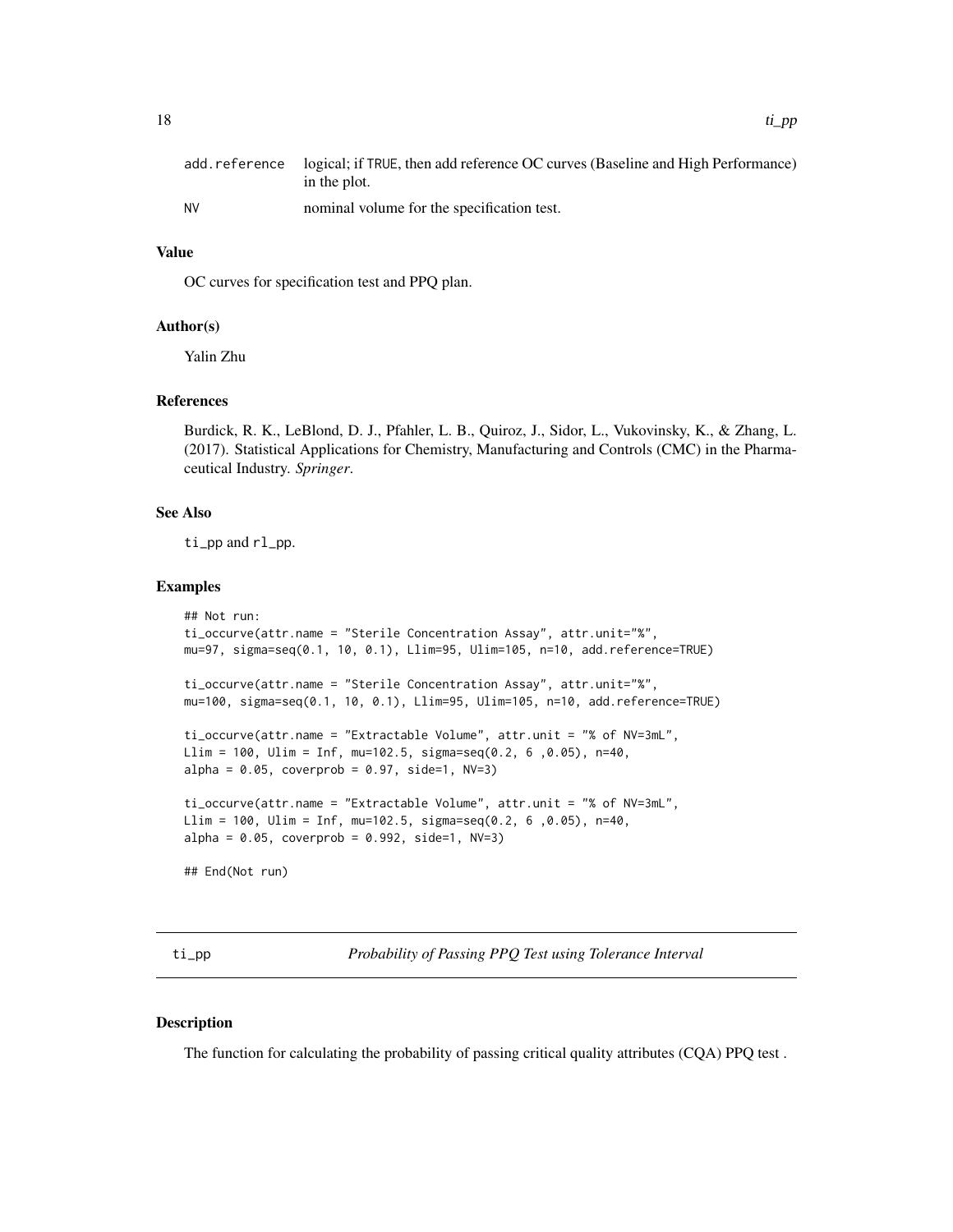#### ti\_pp 19

# Usage

ti\_pp(Llim, Ulim, mu, sigma, n, n.batch, alpha, coverprob, side)

#### Arguments

| Llim      | lower specification limit                                                                                               |
|-----------|-------------------------------------------------------------------------------------------------------------------------|
| Ulim      | upper specification limit                                                                                               |
| mu        | hypothetical mean of the attribute                                                                                      |
| sigma     | hypothetical standard deviation of the attribute                                                                        |
| n         | sample size (number of locations) per batch                                                                             |
| n.batch   | number of batches for passing PPQ during validation                                                                     |
| alpha     | significant level for constructing the tolerance interval                                                               |
| coverprob | coverage probability for constructing the tolerance interval                                                            |
| side      | whether a 1-sided or 2-sided tolerance interval is required (determined by side<br>$= 1$ or side $= 2$ , respectively). |

# Value

A numeric value of the passing/acceptance probability

# Author(s)

Yalin Zhu

# References

Burdick, R. K., LeBlond, D. J., Pfahler, L. B., Quiroz, J., Sidor, L., Vukovinsky, K., & Zhang, L. (2017). Statistical Applications for Chemistry, Manufacturing and Controls (CMC) in the Pharmaceutical Industry. *Springer*.

# See Also

rl\_pp.

# Examples

ti\_pp(sigma=0.5, mu=2.5, n=10, n.batch=1, Llim=1.5, Ulim=3.5, alpha=0.05)

sapply(X=c(0.1,0.5, 1,2,3,4,5,10), FUN = ti\_pp, mu=97, n=10, Llim=95, Ulim=105, n.batch=1, alpha=0.05) sapply(X=c(0.1,0.5, 1,2,3,4,5,10), FUN = ti\_pp, mu=100, n=10, Llim=95, Ulim=105, n.batch=1, alpha=0.05)